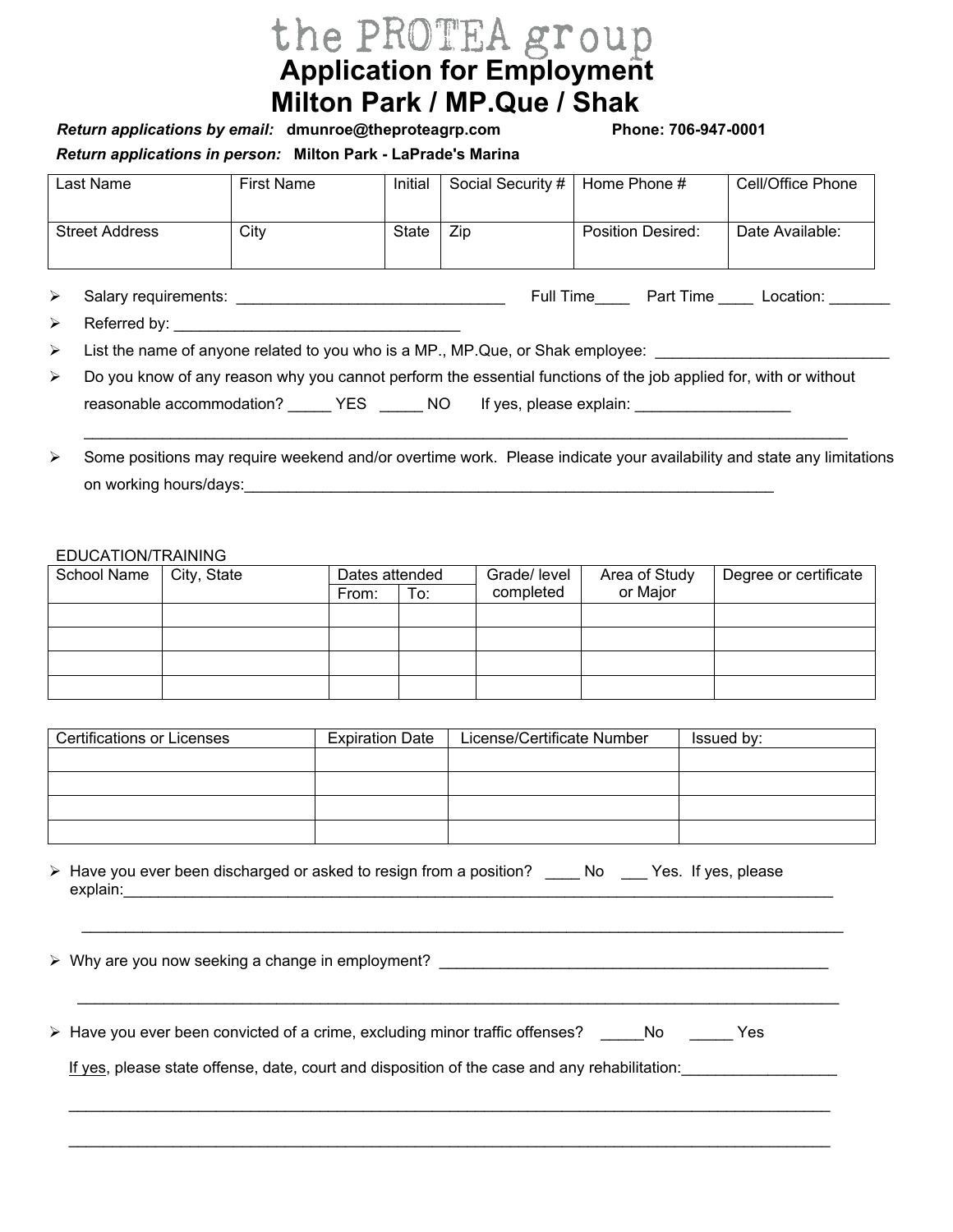#### EMPLOYMENT HISTORY:

| 1) Current or last Employer:              |           | Address:   | May we contact? __ yes __ no |
|-------------------------------------------|-----------|------------|------------------------------|
| <b>Supervisor Name:</b>                   |           |            |                              |
| Date of hire:                             | End date: | Job Title: | Reason for Leaving:          |
| Description of job duties:                |           |            |                              |
| 2) Previous employer:                     |           | Address:   | May we contact? __ yes __ no |
| Supervisor Name:                          |           |            |                              |
| Date of hire:                             | End date: | Job Title: | Reason for Leaving:          |
| Description of job duties:                |           |            |                              |
| 3) Previous Employer:<br>Supervisor Name: |           | Address:   |                              |
| Date of hire:                             | End date: | Job Title: | Reason for Leaving:          |
|                                           |           |            |                              |
| Description of job duties:                |           |            |                              |
| 4) Previous Employer:                     |           | Address:   | May we contact? __ yes __ no |
| Supervisor Name:                          |           |            |                              |
| Date of hire:                             | End date: | Job Title: | Reason for Leaving:          |
| Description of job duties:                |           |            |                              |

Is there anything else that you would like us to know about your skills or experience?

### **Pre-Employment Statement of Applicant: Please read before signing**

I certify that the statements I have made in this application are true and hereby grant The Protea Group permission to verify the accuracy and completeness of this information. I understand and agree that if I am accepted for employment, I will be employed on an at-will basis, and that my employment may be terminated by me or by this company at any time.

 $\mathcal{L}_\mathcal{L} = \{ \mathcal{L}_\mathcal{L} = \{ \mathcal{L}_\mathcal{L} = \{ \mathcal{L}_\mathcal{L} = \{ \mathcal{L}_\mathcal{L} = \{ \mathcal{L}_\mathcal{L} = \{ \mathcal{L}_\mathcal{L} = \{ \mathcal{L}_\mathcal{L} = \{ \mathcal{L}_\mathcal{L} = \{ \mathcal{L}_\mathcal{L} = \{ \mathcal{L}_\mathcal{L} = \{ \mathcal{L}_\mathcal{L} = \{ \mathcal{L}_\mathcal{L} = \{ \mathcal{L}_\mathcal{L} = \{ \mathcal{L}_\mathcal{$ 

 $\mathcal{L}_\mathcal{L} = \{ \mathcal{L}_\mathcal{L} = \{ \mathcal{L}_\mathcal{L} = \{ \mathcal{L}_\mathcal{L} = \{ \mathcal{L}_\mathcal{L} = \{ \mathcal{L}_\mathcal{L} = \{ \mathcal{L}_\mathcal{L} = \{ \mathcal{L}_\mathcal{L} = \{ \mathcal{L}_\mathcal{L} = \{ \mathcal{L}_\mathcal{L} = \{ \mathcal{L}_\mathcal{L} = \{ \mathcal{L}_\mathcal{L} = \{ \mathcal{L}_\mathcal{L} = \{ \mathcal{L}_\mathcal{L} = \{ \mathcal{L}_\mathcal{$ 

I understand and agree that as a condition of my employment, I am waiving my right to a jury trial in any action or proceeding related to my employment with The Protea Group. I also understand and agree that as a condition of my employment, I am waiving my right to be a member in a class action in any action or proceeding related to my employment with The Protea Group. I understand that I am waiving my right to a jury trial and to participate in a class action voluntarily and knowingly, and free from duress and coercion.

I fully understand that The Protea Group employs only U.S. citizens and property authorized aliens, and that should I become employed, federal law requires me to furnish The Protea Group proof of my identity and employment authorization, and to sign a statement under penalty of perjury verifying my eligibility for employment as a citizen or national of the United States or an otherwise employable alien.

I hereby authorize The Protea Group to conduct a national background investigation on me to obtain any criminal history record information pertaining to me, which may be in the files of any state or local criminal justice agency. I understand that The Protea Group shall not be violating my right of privacy in any manner by conducting the national background investigation.

I understand that this application will be considered for sixty (60) days. A new application must be completed for consideration after sixty (60) days.

|  | Signature: |  |
|--|------------|--|
|  |            |  |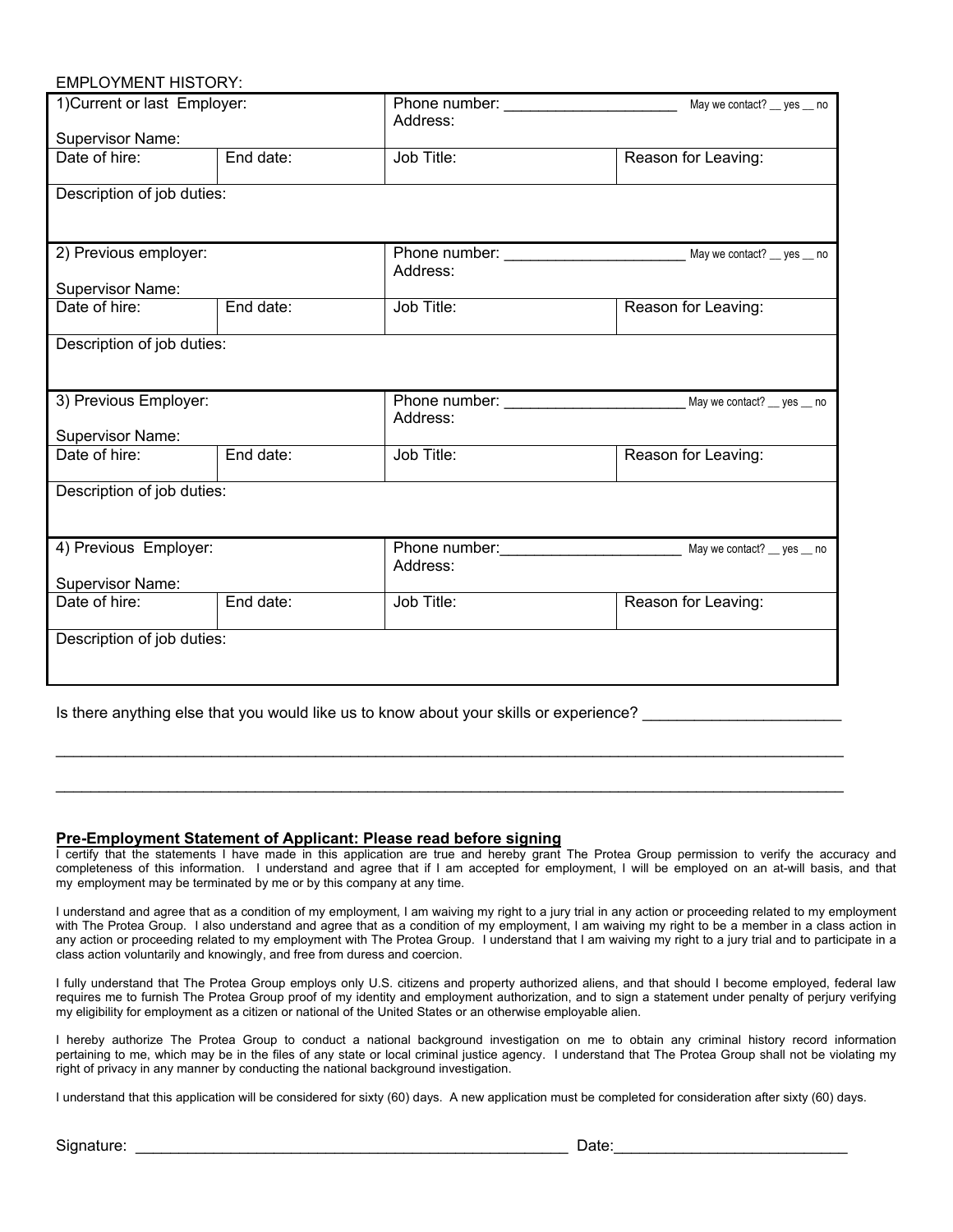# RELEASE AUTHORIZATION

## APPLICANT COMPLETE THE FOLLOWING

I. In connection with my application for employment, I understand that a consumer report or an investigative consumer report may be requested that will include information as to my character, work habits, performance, and experience, along with reasons for termination of past employment. I understand that as directed by company policy and consistent with the job described, you may be requesting information from public and private sources about my: workers' ompensation injuries, driving record, court record, education, credentials, credit, and references.

If company policy requires, I am willing to submit to drug testing to detect the use of illegal drugs prior to and during employment.

II. Medical and workers' compensation information will only be requested in compliance with the Federal Americans with Disabilities Act (ADA) and/or any other applicable state laws. According to the Fair Credit Reporting Act, I am entitled to know if employment is denied because of information obtained by my prospective employer from a consumer reporting agency. If so, I will be notified and given the name and address of the agency or the source which provided the information.

III.I acknowledge that a telephonic facsimile (FAX) or photographic copy shall be as valid as the original. This release is valid for most federal, state and county agencies including the Minnesota Department of Labor.

IV. Minnesota, Oklahoma and California applicants only. If you want a copy of the reports(s) ordered, Check this box  $\Box$ . The report(s) will be sent by the reporting agency to you at the address below. The reports will be processed by: ADPScreening and Selection Services, 301 Remington Street, Fort Collins, Colorado 80524, 800/367-5933.

9 I hereby authorize, without reservation, any law enforcement agency, institution, information service bureau, school, employer, reference or insurance company contacted by **THE PROTEA GROUP** or its agent, to furnish the information described in Section 1.

The following information is required by law enforcement agencies and other entities for positive identification purposes when checking public records. It is confidential and will not be used for any other purposes. I hereby release the employer and agents and all persons, agencies, and entities providing information or reports about me from any and all liability arising out of the requests for or release of any of the above mentioned information or reports.

| Please print your full name                                                                       | LAST          |                          | <b>FIRST</b>          | <b>MIDDLE</b>                                                                                               |  |  |  |
|---------------------------------------------------------------------------------------------------|---------------|--------------------------|-----------------------|-------------------------------------------------------------------------------------------------------------|--|--|--|
| Please print other names you have used                                                            |               |                          |                       |                                                                                                             |  |  |  |
| <b>Home Address</b>                                                                               | City          |                          | <b>State</b>          | Zip Code                                                                                                    |  |  |  |
| Social Security Number                                                                            |               |                          | Date of Birth         |                                                                                                             |  |  |  |
|                                                                                                   |               |                          |                       | The following states require sex and race to obtain information: AL, AR, FL, GA, IA, IL, IN, MI, OR, TX, WI |  |  |  |
| Sex: OMale                                                                                        | $\Box$ Female | Race: <b>Asian Black</b> |                       | □Hispanic □White<br><b>Other</b>                                                                            |  |  |  |
| <b>Drivers License Number</b>                                                                     |               |                          | State Issuing License |                                                                                                             |  |  |  |
| Name as it appears on license Signature                                                           |               |                          | <b>Today's Date</b>   |                                                                                                             |  |  |  |
| IF REQUIRED, NOTARIZE HERE<br>When using an embossed seal, please shade and pencil before faxing. |               |                          |                       | Subscribed and sworn before me:                                                                             |  |  |  |
|                                                                                                   |               |                          | Name                  |                                                                                                             |  |  |  |
|                                                                                                   |               |                          | Date                  |                                                                                                             |  |  |  |
|                                                                                                   |               |                          | <b>Notary Public</b>  |                                                                                                             |  |  |  |
|                                                                                                   |               |                          | My commission expires |                                                                                                             |  |  |  |

*THIS PAGE CONTAINS SENSITIVE INFORMATION. KEEP ONLY IN SECURE FILES, SEPARATELY FROM PERSONNEL RECORDS!*